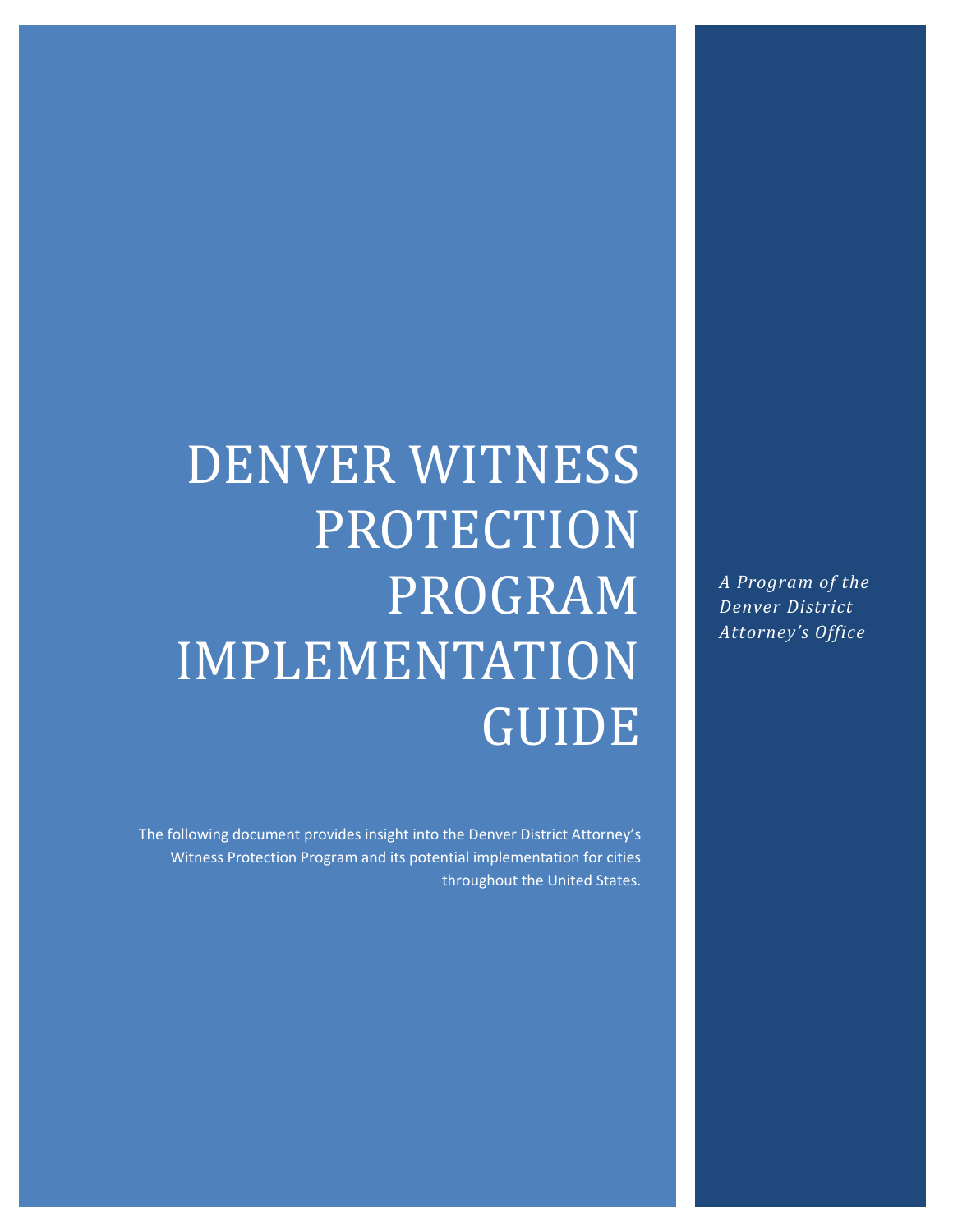#### Table of Contents

| History of the Program                                                        | $2 - 3$   |
|-------------------------------------------------------------------------------|-----------|
| Structure of the Program                                                      | $4 - 5$   |
| The Three Pillars of the Program                                              | $6 - 7$   |
| <b>Collaboration as Key to Success</b>                                        | $8 - 9$   |
| Witness Protection Assessment & Intake                                        | $10 - 12$ |
| Appendix                                                                      | $13 - 22$ |
| 1) Colorado State Witness Protection Program Mission and<br>Guidelines        |           |
| 2) Colorado State Witness Protection Declination Statement                    |           |
| 3) Colorado State Witness Protection Guardian Declination<br><b>Statement</b> |           |
| 4) Colorado State Witness Protection Intimidation Report                      |           |
| 5) Colorado State Witness Protection Final Witness Memo                       |           |
| 6) Colorado State Witness Protection Program Payment Request                  |           |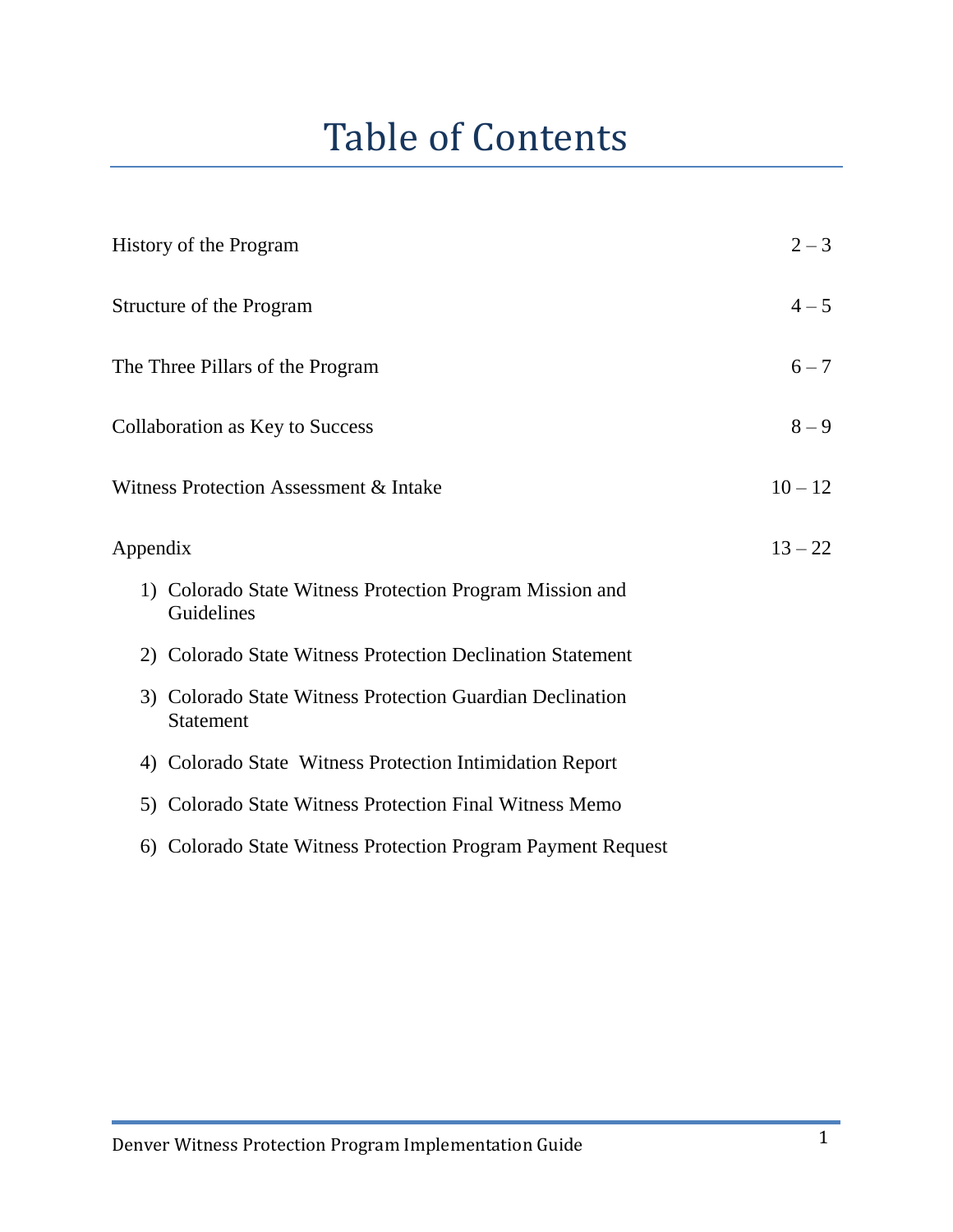### History of the Program

Intimidation or harm to victims and witnesses of crime is a considerable security concern for law enforcement, prosecutors and human service providers throughout the U.S. Victim Witness Protection Programs form an imperative part of local, state and national security by providing safety for victims and witnesses while ensuring that dangerous criminals are incapacitated. According to a review of Witness Protection Programs around the world, including the U.S., the protection of victims and witnesses is essential to acquiring convictions and maintaining public confidence in the effectiveness of governments to protect their citizens.<sup>1</sup>

Victim and witness intimidation are particularly acute in the state of Colorado where in the past 14 years, 16 witnesses to crime were killed in Colorado and in Denver alone, prosecutors filed over 60 felony cases in 2010 and 2011 involving crimes against victims and witnesses. Awareness of the very serious dangers faced by witnesses hit home in Colorado in 1988 with the witness killing spree by an offender, who was in jail for robbery and kidnapping at a local cafe. He ordered his brother to kill the only witness to the crime, the café waiter. After killing the waiter and another man, the brother shot the waiter's roommate, who played dead and survived. Charged with these murders, the defendant then arranged for the murder of his own wife who was to testify for the prosecution. She survived five gunshots and testified against her husband. The witness' roomate survivor went on to work with the state legislature to establish Colorado's first witness protection fund in 1995.

Additionally, the types of crime that may require witness protection – gang related crimes, homicide, domestic violence and human trafficking – are prevalent within the state. According to the 2009 National Gang Threat Assessment, there are 5-7 gang members per 1000 residents in Colorado, placing Colorado in the top 5 states of gang members per resident. This study also found that in the SW Region, including Colorado, gangs are responsible for 60% of crimes committed.<sup>ii</sup> As a result of the "Stop Snitchin'" campaign, prevalent throughout the country in the early 2000s, a culture of witness intimidation grew among these criminal groups and in neighborhoods. This campaign was widespread in Colorado as well fostering a tradition of silence on the streets and lack of cooperation with law enforcement investigations. For example, at the funeral of a Denver Broncos player who was shot and killed by gang members, gang members were observed standing in the back of the room where the funeral was held wearing "Stop the Snitchin" T shirts. At a homicide in Denver in the past few years, "Stop the Snitchin" T shirts were placed on police cars while the police were interviewing potential witnesses in the community.

A horrific example of how this "Stop Snitchin'" culture has impacted witness intimidation in Colorado is the brutal killing in July 2005 of Javad Marshall-Fields and his fiancée Vivian Wolfe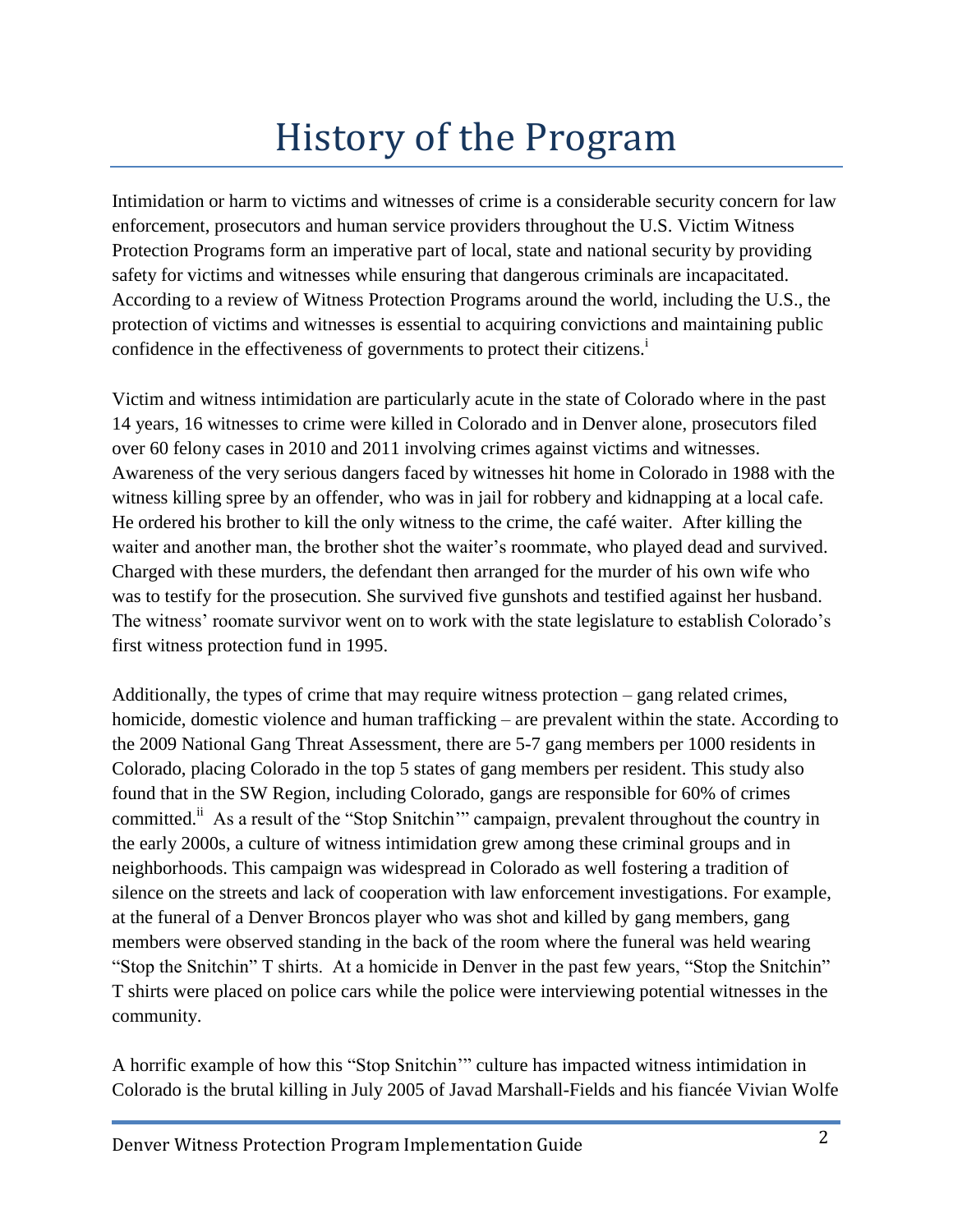who were gunned down in Aurora, CO just days before Marshall-Fields was set to testify in a murder case. In response to these murders, the Colorado State Legislature passed an act on May 30, 2006 that created the Javad Marshall-Fields and Vivian Wolfe Witness Protection Program. This act established a Witness Protection Board that would develop model instruments to utilize in witness protection and funding for witness and victims threatened by defendants in the state of Colorado. This act was deemed necessary by the Legislature "for the immediate preservation of the public peace, health and safety."<sup>iii</sup>

Although the Marshall-Fields/Wolfe murders were not in the jurisdiction of the Denver District Attorney's Office, it was recognized that passage of a state statute and creation of instruments would not be sufficient to address these threats and attacks. It was also determined that the Denver District Attorney's Office assignment of additional duties to existing courtroom team investigators would not be sufficient to meet the needs of intimidated victims and witnesses. Thus, Mitch Morrissey, the Denver District Attorney, authorized and funded the creation of a specialized unit of Investigators within the Special Programs Unit of the Office in 2008. The unit was developed to address the multifaceted issues that must be addressed in order to successfully protect victims and witnesses who come under threat.

Since its inception, the Denver District Attorney's Witness Protection Program has grown from one part-time investigator to a staff of two and a half investigators specifically dedicated to these cases. In addition, the development of threat assessments, operational protocols, interagency collaborations and commitment to building investigator skills has been the foundation of the growth of the Program over the past five years.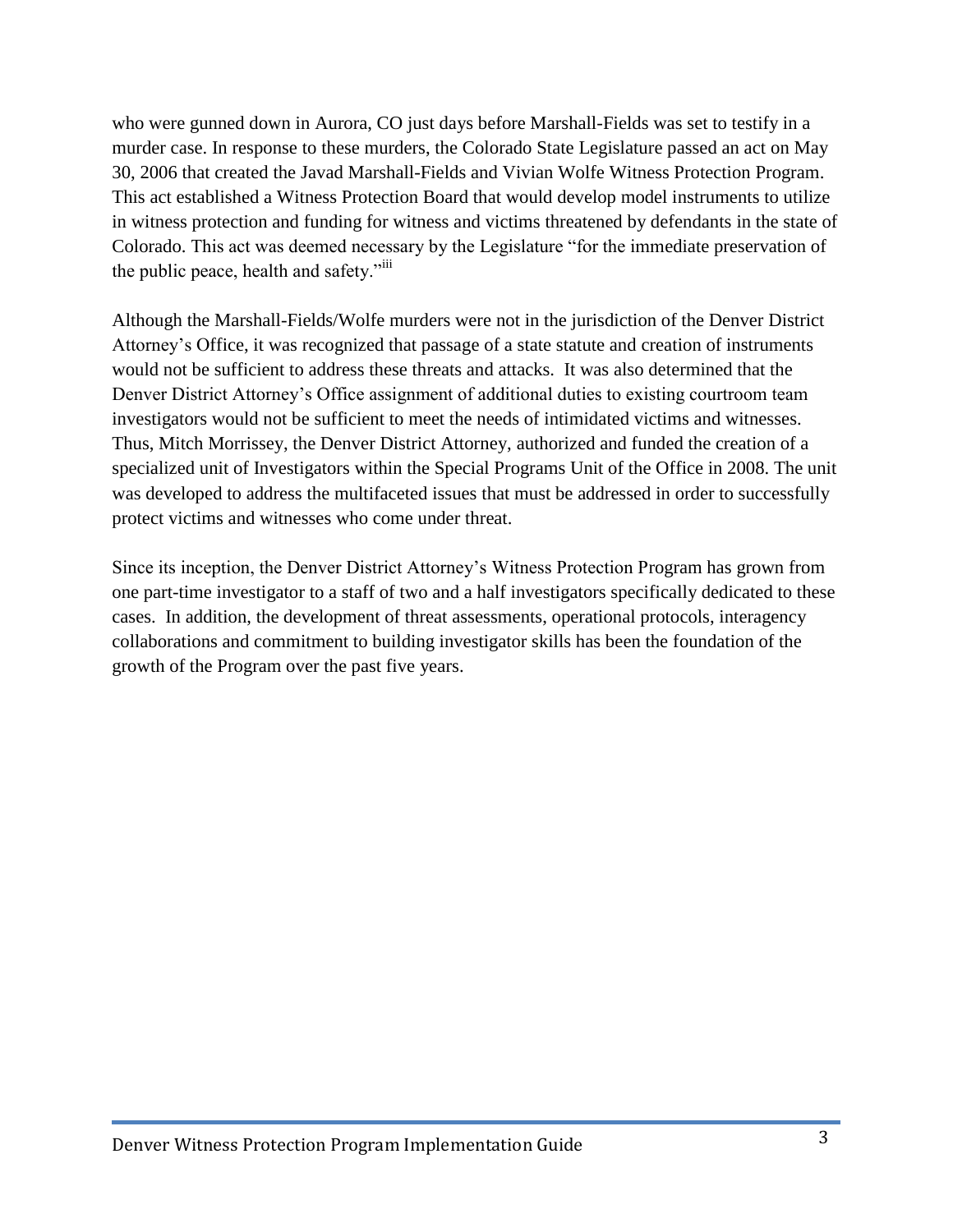### Structure of the Program

While the type of criminal that obstructs justice by threatening or harming victims or witnesses can vary, they are often associated with gang activity, homicide, domestic violence or human trafficking. By ensuring that a victim or a witness is incapable or too fearful to provide testimony, criminals are able to evade prosecution and continue to prey upon our community. The Witness Protection Team works tirelessly to put these criminals behind bars, especially the growing number of gang members engaged in violent crime. With high rates of violent crimes in Denver, victim and witness protection is a critical part of maintaining public safety through the successful investigation and prosecution of violent criminals.

The Witness Protection Program is a part of the Denver District Attorney's Special Programs Unit which focuses on victim-centered approaches to crime through a variety of programs, including the Witness Protection Program. This Unit has spear-headed the development of a wide array of unique programs that provide vital services to victims and witnesses of crime and their families. These programs include the Communities Against Senior Exploitation, the Victim Services Network, the Domestic Violence Triage Program, the DNA Cold Case and Justice Review Team, the Juvenile Diversion Program, the Sexual Assault Interagency Council and of course, the Witness Protection Program. As part of this unit, the Witness Protection Program has access to a number of innovative collaboratives where they can access a multitude of services through systems and community based agencies.

During its five years of operation, the Witness Protection Program has developed specialized knowledge in conducting lethality assessments and implementing effective strategies to protect victims and witnesses. The Program has honed its expertise providing protection for victims and witnesses of gang-related crimes as well as domestic violence while enhancing its ability to provide protection in new cases, such as human trafficking, domestic terrorism and threats to Deputy District Attorneys. To date, the Program has opened 268 cases and there have been no successful attacks against victims and witnesses.

The Witness Protection Program currently maintains three investigators, two that work on protection cases full time and one that handles these cases on a part-time basis. These investigators are highly skilled individuals with unique qualities that are essential to success in witness protection, such as:

- Adept Interpersonal Communication Skills
- **Expert Intelligence Gathering**
- Capacity to Understand Ever-changing Technology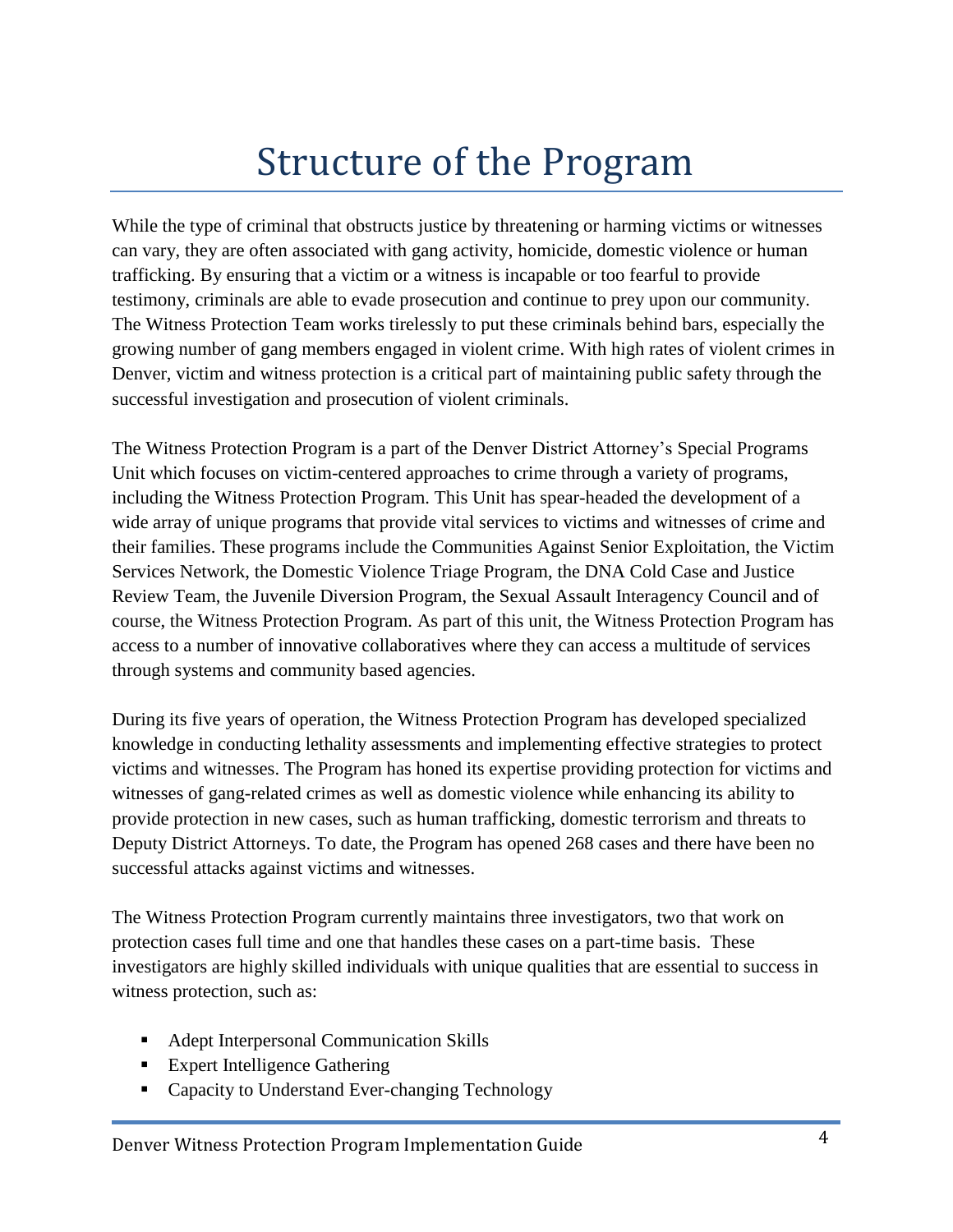- Skilled at Collaboration with Diverse Partner Agencies
- Considerable Capacity for Patience

In addition to these skills, the Team has identified over the years that having both male and female investigators to work these cases was also a key part of the success of these cases. Diverse individuals that require protection may relate to each of the sexes differently, therefore, this diversity can be useful when someone would feel more comfortable speaking with one person on the Team about a certain issue. Likewise, while having a background and training in witness protection is important, having the qualities of someone who is easy to relate to or essentially being a "people person" is absolutely indispensable for a Witness Protection Investigator. Due to the nature of these cases, investigators are not only ensuring an individual's protection but are also often coordinating in-depth case management where they act almost as a personal coach to assist the individual in obtaining job skills, applying for benefits, going through substance abuse programs, etc.

These highly skilled investigators meet frequently throughout each week with the Director of the Special Programs Unit to provide case updates, analyze new threats and discuss new cases and their potential to be accepted into the Program. The Team implements three major components in each of their cases, which include:

- Tactical Victim Witness Protection Strategies
- **Victim/Witness Assistance Services**
- **Lifestyle Transformation**

These components are discussed in greater details in the following section. The Witness Protection Team maintains constant communication with each other to confer about cases and developing threats. While current methods of communication include cell phone and email, the Program is currently seeking funding to implement an innovative mobile technology-based case management system. This system would enable the investigators to enter real-time data into a shared database that would notify other Team members of developments in protection cases.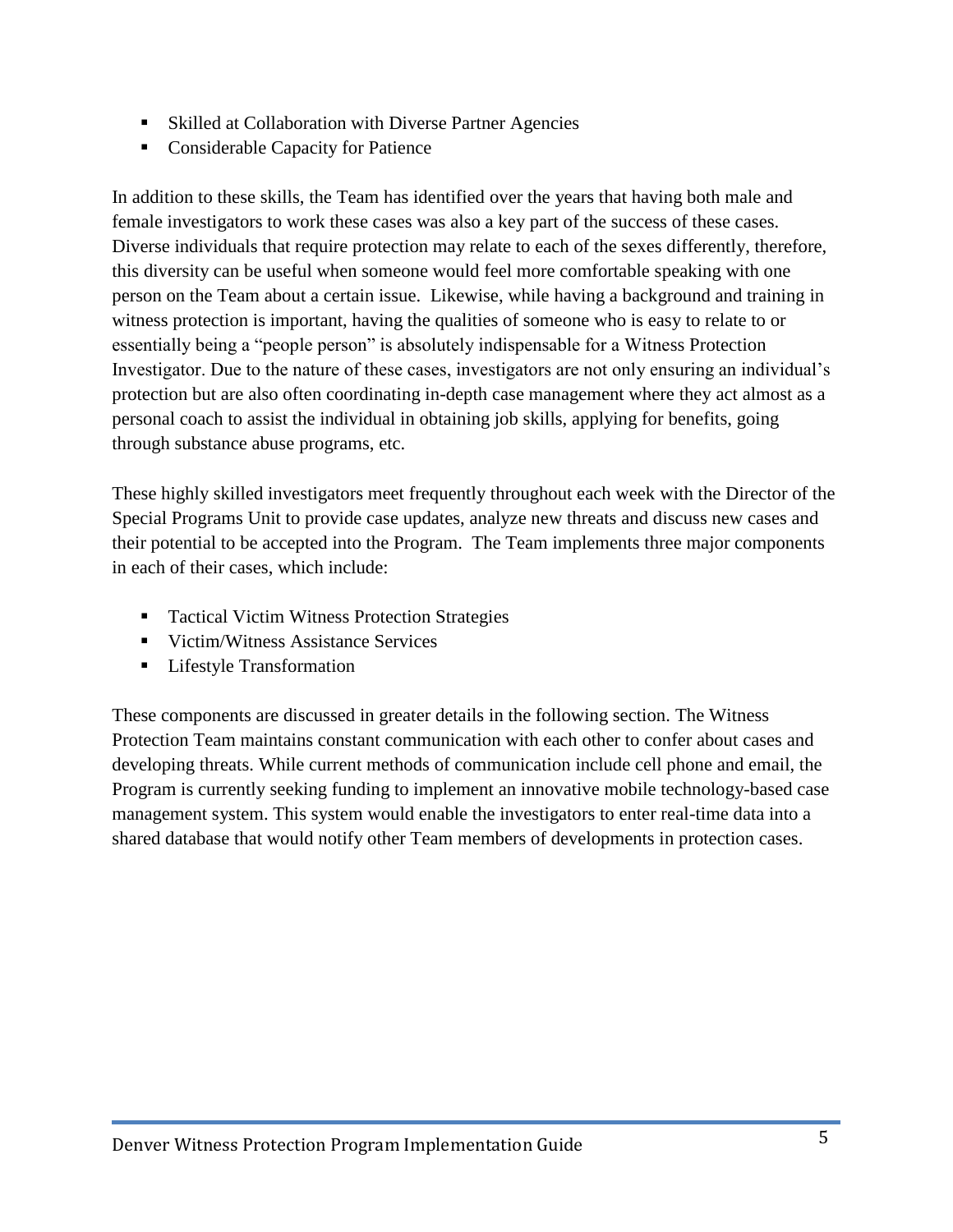### The Three Pillars of the Program

The Witness Protection Program is comprised of three major components that employ evidencebased strategies to protect victims and witnesses in high-risk cases. Although there is a dearth of research on evidence-based protection strategies and no national model, the Program implements strategies based on lessons-learned during its four years of operation as well as strategies obtained from initial consultation with the Federal Marshall's Witness Security Program. The components of the Program include:

**1)** *Tactical Victim/Witness Protection Strategies* – Tactical protection strategies are the cornerstone of the Program and these measures include threat intelligence gathering and analysis; security assessments; housing and transportation; interstate relocation; and jail and corrections housing strategies. Additionally, the Team utilizes pro-active law enforcement strategies such as knock and talks, investigations on any new charges against the subject, use of search warrants and proactive interviewing strategies. These strategies require constant communication within the Team while demanding continuous collaboration with outside partners such as law enforcement, human services agencies, and housing and transportation providers.

Program staff communicate constantly to discuss and analyze intelligence, assess threat levels and identify high-risk cases eligible for protection services. This assessment of threat and security for victims and witnesses is an ongoing evaluation and can continue for years depending on the case dynamics. In addition, the Team maintains daily contact with local, state and federal law enforcement agencies in order to coordinate the protection of victims/witnesses. The Program implements tactical protection strategies in each of its cases and has maintained a 100% success rate in neutralizing threats towards individuals in compliance with the Program.

*2) Victim/Witness Assistance Services* – Collaboration with system based and community based advocacy agencies is central to combatting the physical, economic, social, spiritual and emotional impact of a violent crime on individuals and their families. For victims/witnesses in high-risk cases, the initial impact of the crime is exacerbated by fear created through threats and intimidation. Victims and witnesses in the Program have a complex set of needs due to the level of risk, fear and trauma involved. This means that the Team must often play various roles in providing safety to these individuals, from investigator to security advisor to overall case manager. Therefore, maintaining collaboration with service agencies is essential to ensure that victims/witnesses are adequately supported throughout the protection process.

Additionally, coordination with service agencies is crucial to guaranteeing victim/witness as well as service provider safety by confirming that services are provided under the strictest of precautions. Due to the high-risk nature of victim/witness protection cases, all clients in the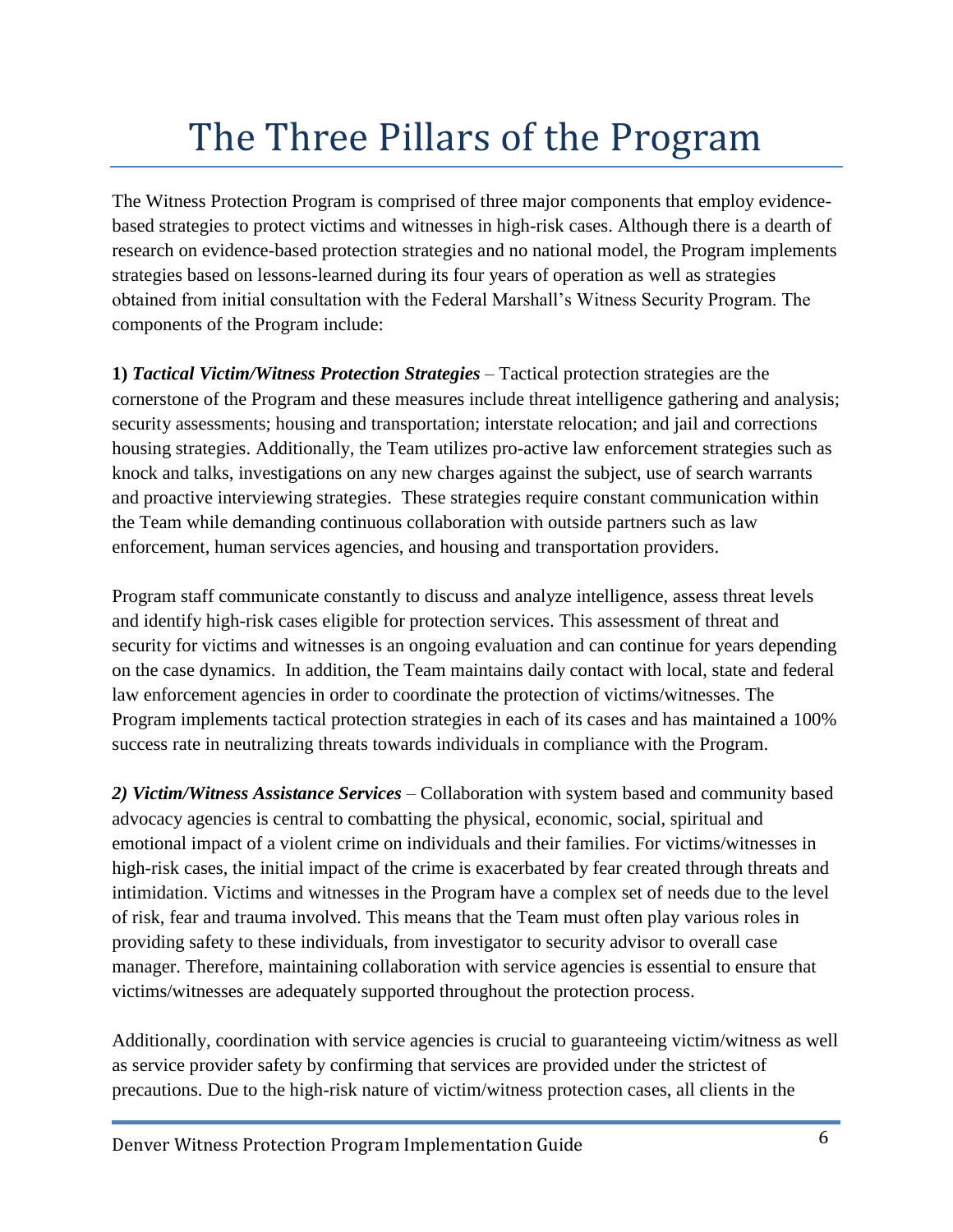Program require victim assistance services. Therefore, each client that goes through the Program receives victim/witness assistance strategies including coordination of therapy, counseling, case management and health services.

*3) Lifestyle Transformation* –By nature, all protection cases involve some form of lifestyle change that can include physical relocation, change of employment or normal routine and limited communication with loved ones. However, cases where victims and witnesses are involved in high-risk lifestyles, such as gang involvement, drug addiction or the commercial sex industry, often demand intensive lifestyle transformation. This transformation is critical to the short and long-term safety of the victim/witness as it removes the individual from environments and individuals that may be closely linked to the defendant or that are generally dangerous in nature.

The Program has taken on intensive lifestyle transformation for cases of human trafficking, gang-related violence and cases where witnesses were involved in criminal activities prior to admittance to the Program. In order to obtain a successful lifestyle transformation, the Program has determined that it is important to act immediately to evaluate the potential for the transformation and the necessary services to complete it. Services provided to victims and witnesses as part of this strategy include an aggressive action plan for transformative steps, frequent contact with the victim/witness, monitoring of the victim/witness and provision of diverse support services.

Often times, victims and witnesses who require intensive lifestyle transformation may not have the capacity or self-esteem to fully engage in this change and in supporting themselves. This results in one of the most exhausting and emotionally draining aspects of the Team's work as it requires a significant amount of support and has the potential to be dangerous to Team members. For example, these cases require a significant time commitment and dedication not only to the individual's safety from external harm but to their safety from themselves. This can result in a loss of boundaries and perspective in these cases where officer safety could be compromised. Therefore, it is essential to utilize community-based agencies to provide services such as substance abuse counseling, continuing education, career counseling and life coaching.

Because all clients undergo some form of lifestyle transformation, whether small or significant, all clients receive lifestyle transformation service strategies through their involvement in the Program.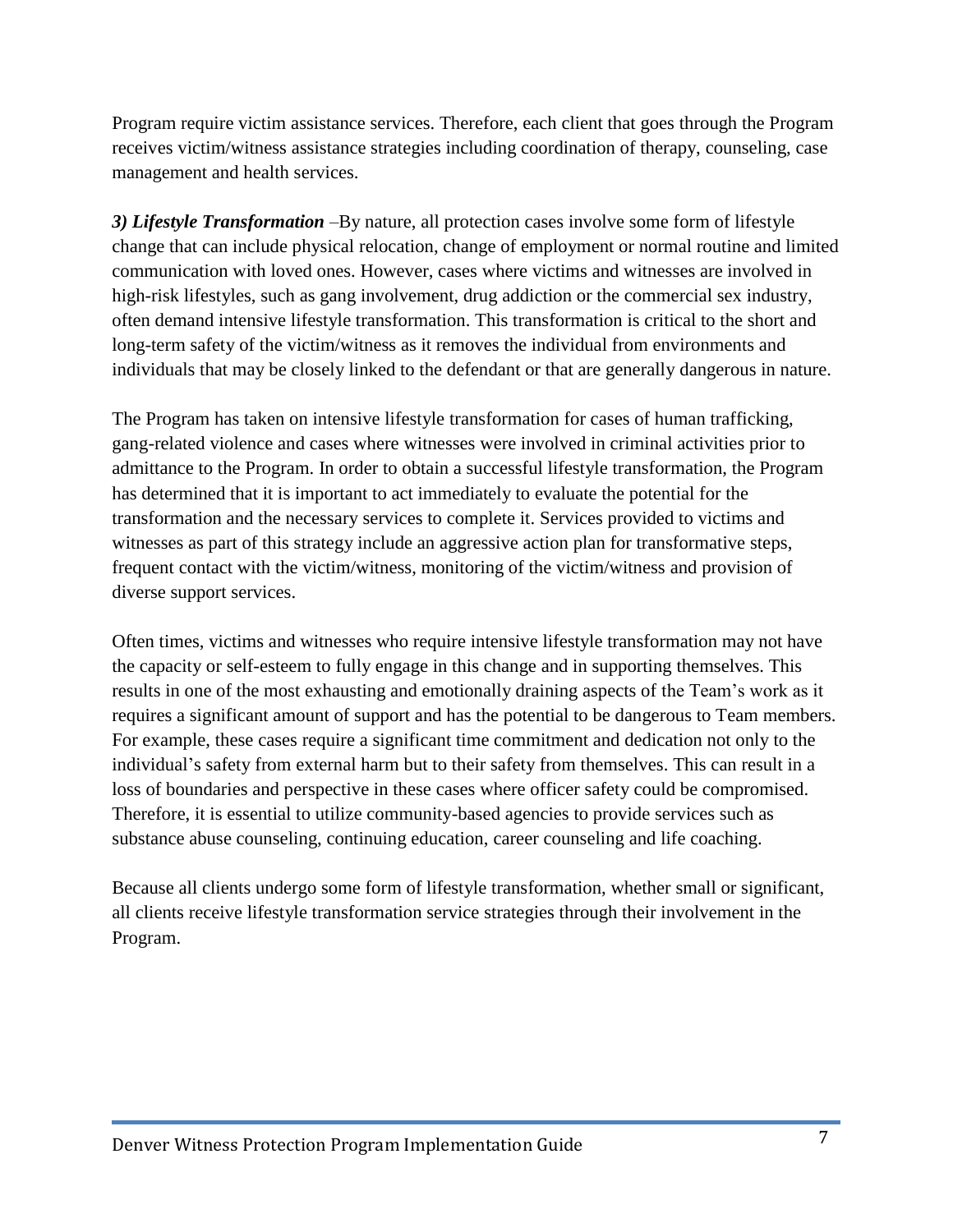## Collaboration as Key to Success

The operation of the Denver District Attorney's Witness Protection Program necessitates constant collaboration with city, state and federal law enforcement agencies as well as community-based human services agencies. Coordination between the Program and this myriad of government agencies and non-profit organizations is absolutely essential to providing victims/witnesses with safe and supportive services through the protection process.

The Program coordinates with the State Witness Protection Board, the Colorado U.S. Attorney's Office and the U.S. Department of Justice to determine best practices and establish interagency working agreements. Additionally, the Program has developed collaborative relationships with multiple law enforcement partners such as:

- **FBI U.S. Marshalls**
- $-HSI-ICE$
- Denver Police Department (Gang, SWAT, Vice, Victim Assistance, Family Violence Units)
- **Denver Metro Gang Task Force**
- Probation and Parole (federal, state and local)
- **Multiple surrounding jurisdictions' police departments**

These ongoing relationships are central to victim/witness protection coordination and offer the opportunity to debrief on current cases, create individually tailored safety plans for each case, and work within previously established protocols to take action on new cases.

With regard to victim assistance, the Program works in-office with Victim Advocates to assist in seamless communication with witnesses regarding criminal case updates and overall coordination of human services. The Program coordinates with countless community-based agencies in Denver through the Victim Services Network, a Denver based collaborative of victim service providers, and throughout the state to provide safe housing, basic resources and counseling and therapy services. The Program works with the following types of human services agencies:

- Domestic violence
- **Sexual assault**
- Child abuse
- **Legal aid**
- Private therapy
- Housing assistance
- Job assistance
- Transportation assistance
- Welfare assistance
- Health/medical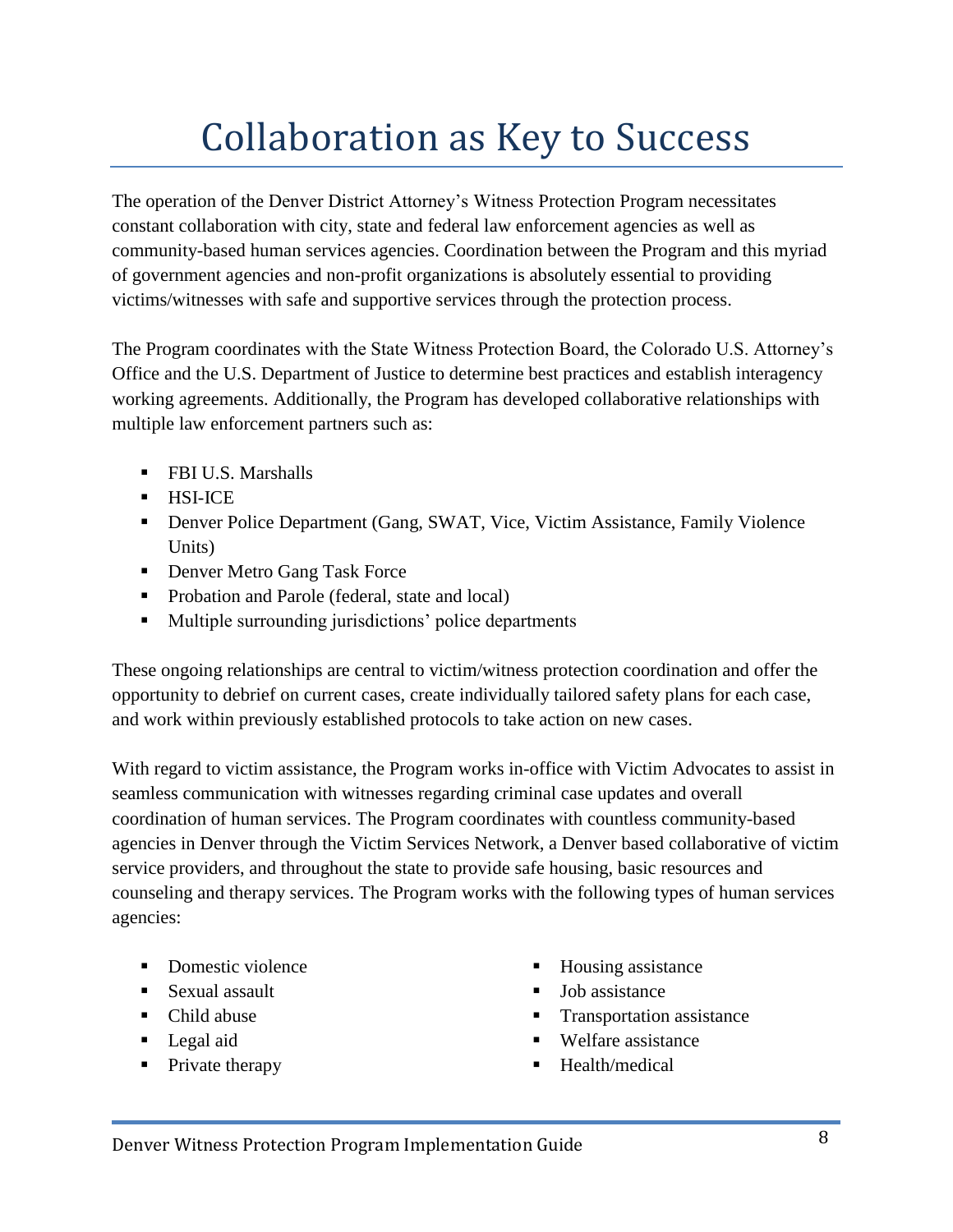In short, partner collaboration is central to the operation of the Witness Protection Program. In order to guarantee victim/witness safety and support, involvement from an array of actors is required including government agencies, law enforcement and community-based human services organizations. Additionally, partner agencies cannot be limited to the city of Denver as protection cases may involve multiple jurisdictions and the protection of the victim/witness may necessitate relocation within or outside the state.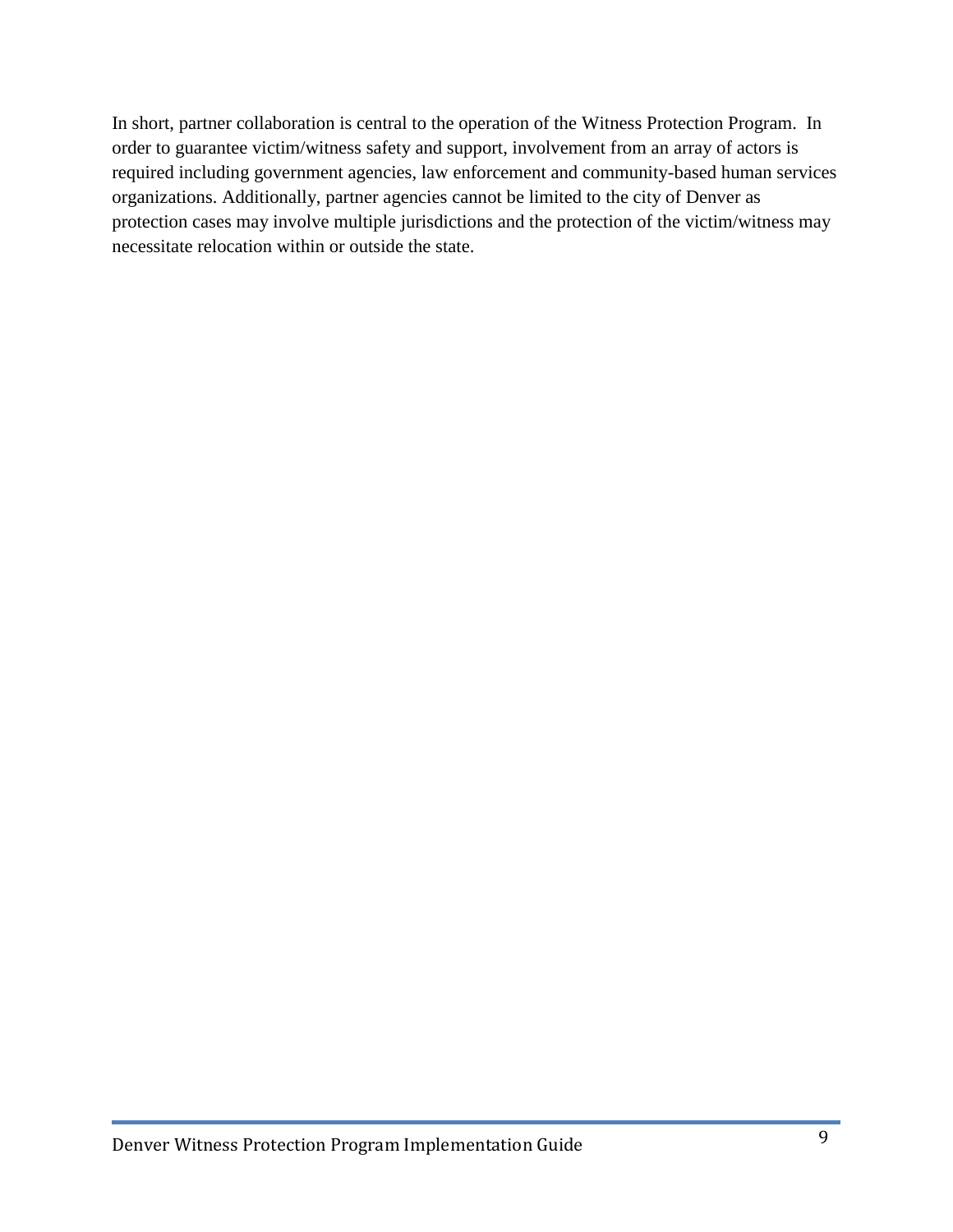## Witness Protection Assessment & Intake

As the internal assessment forms utilized by the Team are security sensitive, the Denver District Attorney's Office Witness Protection Program would like to keep these documents private. However, these internal forms are summarized below and can be made available upon request from law enforcement or prosecution agencies. Included in the Appendix of this guide are a number of standard forms from the Javad Marshall-Fields – Vivian Wolfe Witness Protection Program of the Colorado Department of Public Safety.

When assessing the presented threat and potential victim/witness protection case, the Team collects intelligence and carefully analyses the threat to determine:

- $\blacksquare$  Is the threat credible?
- $\blacksquare$  How imminent is the threat?
- How dangerous is the source of the threat?
- What is the availability or potential to acquire resources to carry out the threat?
- Is the threat geographical? Will moving the individual solve protection issues?
- Is the threat opportunistic? Will the person intimidating only carry out the threat if they come into contact with this person?

Establishing this threat assessment information to determine the lethality of the perpetrator/threat requires a number of steps for investigators, such as:

- Review the complete criminal case and criminal history of the perpetrator(s)
- If the perpetrator(s) have been incarcerated previously, contact the facilities in which the individual was housed to learn about their activity while in the facility.
- Research any associations the perpetrator(s) might have.
- Conduct surveillance if the perpetrator(s) is out on bond.
- Research any previous military experience.
- Understand any bond information or conditions, such as GPS.
- Contact federal agents about whether the perpetrator(s) has had any prior cases or if they have been a cooperating defendant or informant.
- Monitor social networking sites such as Facebook, YouTube, MySpace, etc.
- Assume that domestic violence perpetrator(s) have higher lethality by nature.
- **Threat assessment increases with threats to court staff such as Judges, Prosecutors and** Defense Attorneys.<sup>iv</sup>

If the case is deemed to be in need of protection, the Team then works on a safety plan for each protected victim or witness. The Team evaluates the safety concerns and the immediate needs of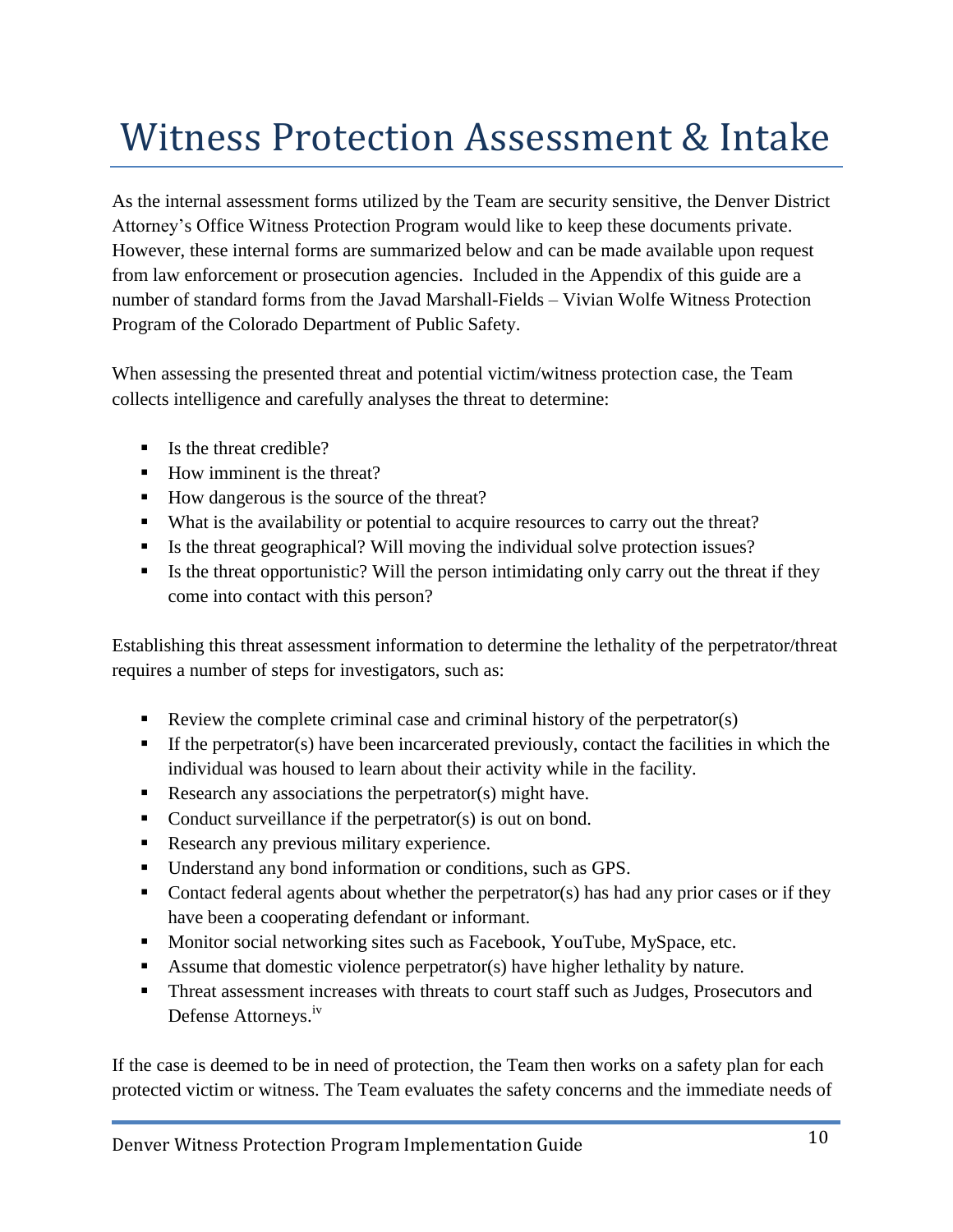the protected individual first by assessing:

- Who are the players involved in intimidating the individual?
- How can the individual be shielded from contact with these players as well as others who might carry out their message?
	- $\triangleright$  Example: if the threat is from a husband to his wife in a domestic violence case, is there someone that the husband might use in their family to intimidate his wife?
- Is the individual currently in a safe place? (Police Department, secured hotel room, trusted family member's home)
- Have their basic needs, such as food, shelter, clothing, medical, been met?
- Do we have a secure way of communicating with the individual?

Additionally, the Team also examines the long-term needs of the individual(s) in the protection case, assessing elements like:

- Is the individual currently on probation or parole? Do they have pending cases?
- Does the individual have a history of criminal involvement that could jeopardize their safety, such as drug abuse/trafficking or involvement in prostitution?
- What are the costs for the individual to relocate or change patterns in their day to day operation (such as change in schools, daycare, employment, etc.)?

The individual then must be briefed on ways to maintain their safety, such as:

- Being constantly vigilant and aware of their surroundings.
- Being wary of any new friends and how making new friends could potentially be threatening.
- Being aware of commuting habits and daily routine and helping them change this multiple times to avoid being followed.
- Taking information off of or shutting down completely their social networking sites such as Facebook and LinkedIn.
- Ensuring that case information and new habits established are only communicated to necessary individuals.

Over the years, the Witness Protection Team has also learned valuable strategies to the difficult task of protecting someone while allowing that individual to continue their life. Some of these strategies include:

- Making contact with hotels outside of the immediate area of the jurisdiction that you protect and setting up a direct billing account.
- Providing disposable phones.